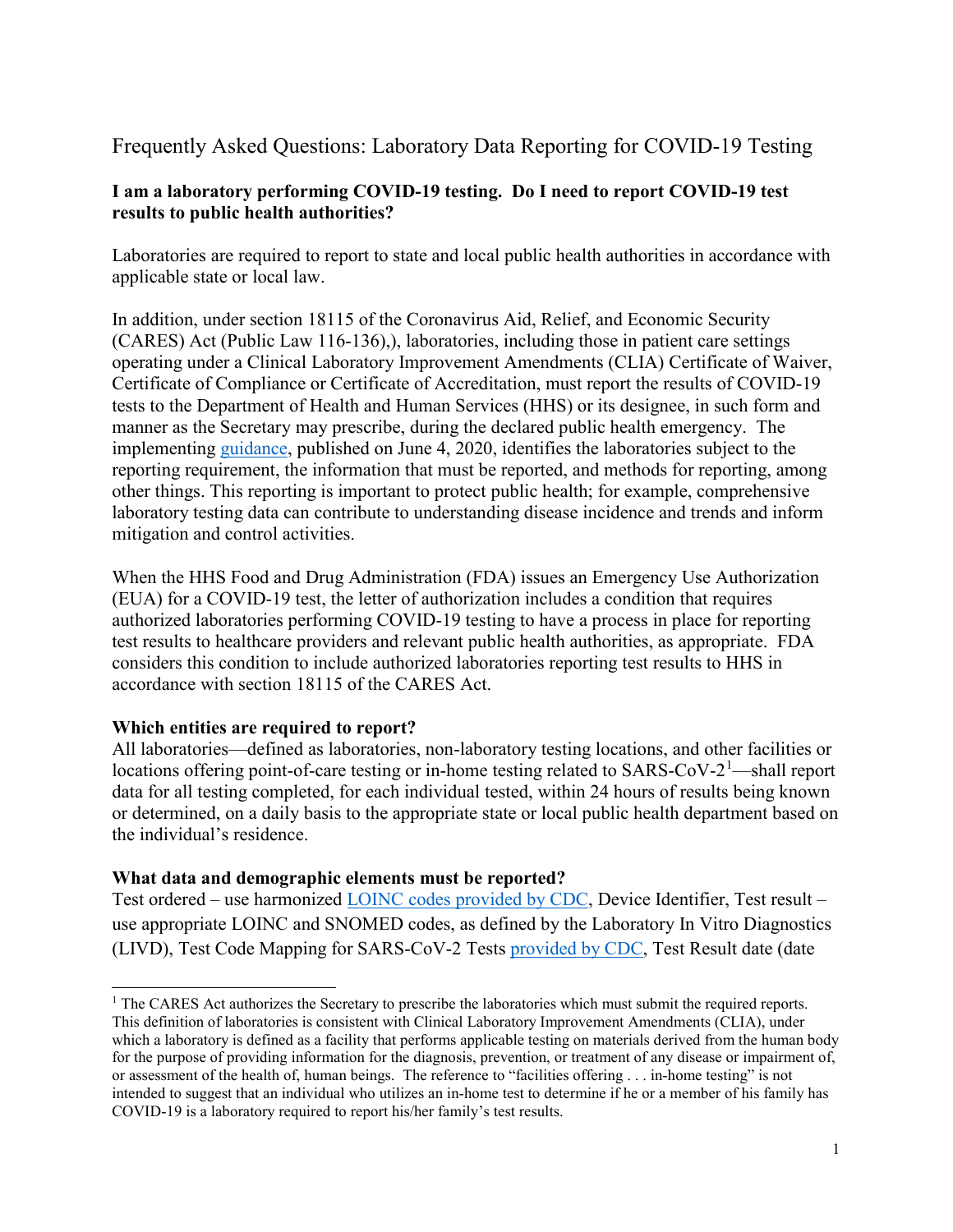format), Accession #/Specimen ID, Patient age, Patient race, Patient ethnicity, Patient sex, Patient residence zip code, Patient residence county or territory, Ordering provider name and NPI (as applicable), Ordering provider zip, Performing facility name and/or CLIA number, if known, Performing facility zip code, Specimen Source - use appropriate LOINC, SNOMED-CT, or SPM4 codes, or equivalently detailed alternative [codes,](https://www.cdc.gov/csels/dls/sars-cov-2-livd-codes.html) Date test ordered (date format), Date specimen collected (date format).

Additional information that must be provided includes: If this is a patients first test, is the patient employed in healthcare, is the patient symptomatic as defined by [CDC?](https://www.cdc.gov/coronavirus/2019-ncov/symptoms-testing/symptoms.html?CDC_AA_refVal=https%3A%2F%2Fwww.cdc.gov%2Fcoronavirus%2F2019-ncov%2Fabout%2Fsymptoms.html) , if yes, then state of symptoms sunset, is the patient Hospitalized, or in the ICU, is the patient a resident in a congregate care setting (including nursing homes, residential care for people with intellectual and developmental disabilities, psychiatric treatment facilities, group homes, board and care homes, homeless shelter, foster care or other setting), and is the patient pregnant.

The following additional demographic data elements should also be collected and reported to state or local public health departments but these data will not be collected by CDC or the Secretary's designee: Patient name (Last name, First name, Middle Initial), Patient street address, Patient phone number with area code, Patient date of birth, Ordering provider address, Ordering provider phone number.

*Note: State and local privacy standards apply to the collection of these data elements and additional data elements may be requested by state, local or federal health departments at any time.*

### **What should we do if we are unable to capture all of the requested data?**

When information is not available, ordering health care providers (or their designees), laboratories performing SARS-CoV-2 and associated tests, and state public health departments should consider leveraging resources like state or regional HIEs and national Health Information Networks (HIN) to obtain missing, required information. These exchanges and networks have significant capacity to identify missing information as they typically work with a wide range of health care provider electronic health record (EHR) generated data, as well as a broader array of ADT (admit, discharge, transfer) feeds from local or regional stakeholders.

## **What are the methods of submission?**

- 1. Submission of laboratory testing data directly to state or local public health departments, as required by state and/or local law or policy. These entities will then submit deidentified data to the CDC, as the HHS designee, on a daily basis using either Health Level 7 (HL7) messaging or the CDC-provided CSV format.
- 2. Submission of laboratory testing data to state and local public health departments through a centralized platform (such as the [Association of Public Health Laboratories' AIMS](https://www.aphl.org/programs/preparedness/Crisis-Management/COVID-19-Response/Pages/default.aspx)  [platform\)](https://www.aphl.org/programs/preparedness/Crisis-Management/COVID-19-Response/Pages/default.aspx) where such data will then be routed to the appropriate state and local authorities and routed to CDC after removal of elements to achieve de-identification according to applicable rules and regulations.